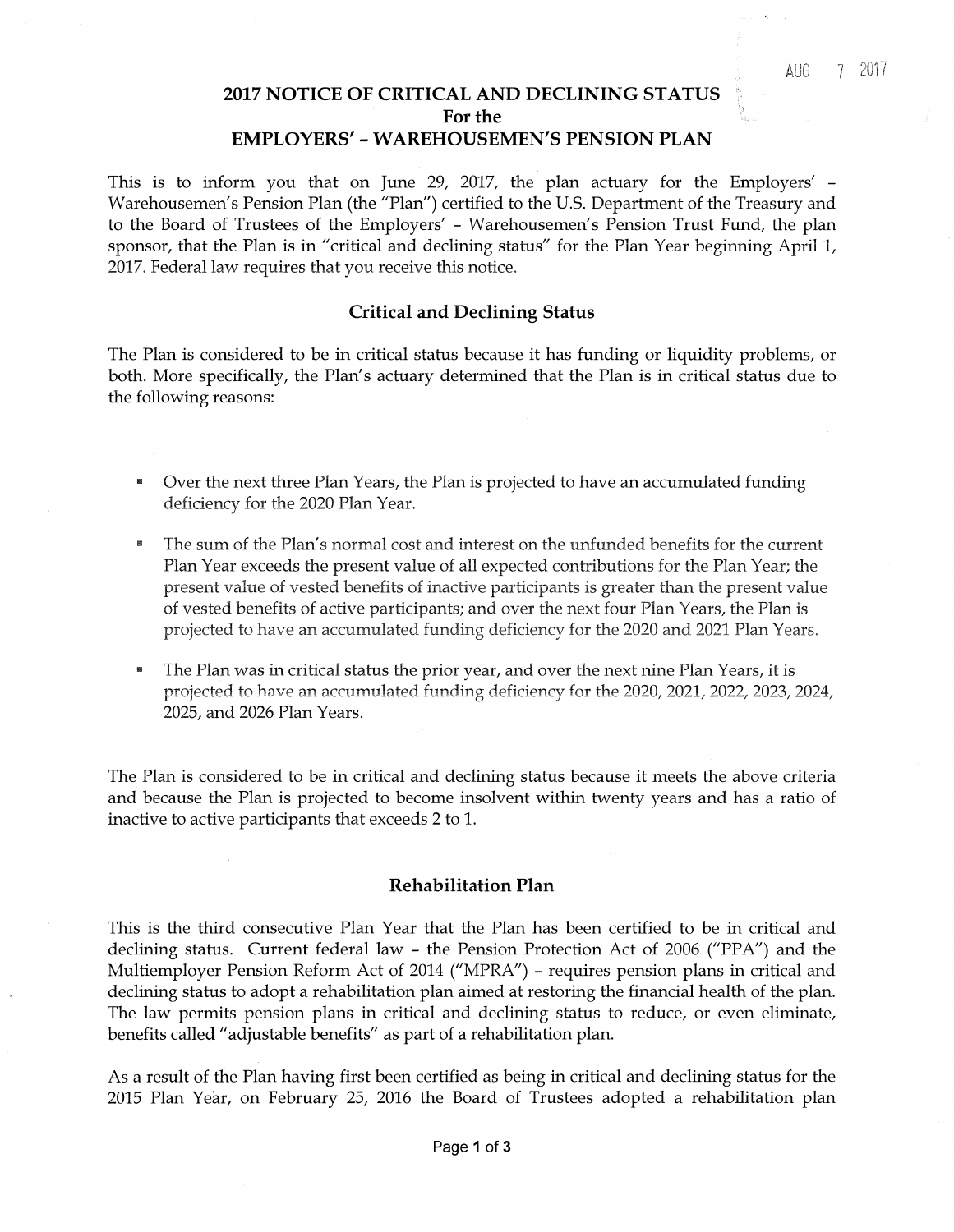containing both a preferred and a default schedule - each consisting of a combination of benefit reductions and employer contribution rate increases. Collective bargaining agreements entered into or renewed on or after April 1, 2015 are required to contain terms consistent with one of the two schedules. If the bargaining parties fail to adopt such an agreement within 180 days after the expiration of a prior collective bargaining agreement, the default schedule is automatically imposed on the employer and its employees. Regardless of schedule, effective as of July 29, 2015 the Plan is not permitted to pay lump sum benefits or any other payment in excess of the monthly amount paid under a single life annuity (except for the payout of benefits whose Actuarial Equivalent lump sum value is less than \$5,000) while it is in critical and declining status.

# **Adjustable Benefits**

The Plan offers the following types of adjustable benefits that may be reduced or eliminated as part of any rehabilitation plan the Plan may adopt while in critical and declining status:

- Early Retirement Benefits, Special Early Retirement Benefits, or any retirement-type subsidy
- 120-month guarantee of payment feature connected with the single life annuity payment form (and joint and survivor annuity benefits that are "actuarially equivalent'' to single life annuity benefits with the 120 month guarantee)
- Disability Retirement Benefit (if not yet in pay status)
- Pre-retirement death benefit options other than a qualified preretirement survivor annuity (QPSA).

On March 1, 2016, participants, beneficiaries, alternate payees, the unions, and contributing employers were notified of the terms of the rehabilitation plan and its schedules. Please refer to that document for specific changes to the Plan's benefit accrual formula and adjustable benefits.

## **Employer Surcharge**

The law requires that all contributing employers pay to the Plan a surcharge to help correct the Plan's financial situation. The amount of the surcharge is equal to a percentage of the amount an employer is otherwise required to contribute to the Plan under the applicable collective bargaining agreement. With some exceptions, a 5% surcharge was applicable in the initial critical and declining year ending March 31, 2016 and a 10% surcharge is applicable for each succeeding Plan Year thereafter in which the Plan is in critical or critical and declining status. Employer surcharges cease to be applicable when an employer adopts a collective bargaining agreement containing the terms of either the preferred or the default schedule.

## **Benefit Suspensions and Plan Partition**

Under current federal law, a plan that has been certified to be in critical and declining status and is projected to become insolvent may adopt certain reductions to accrued benefits, including benefits of current retirees, subject to various requirements and limitations, if doing